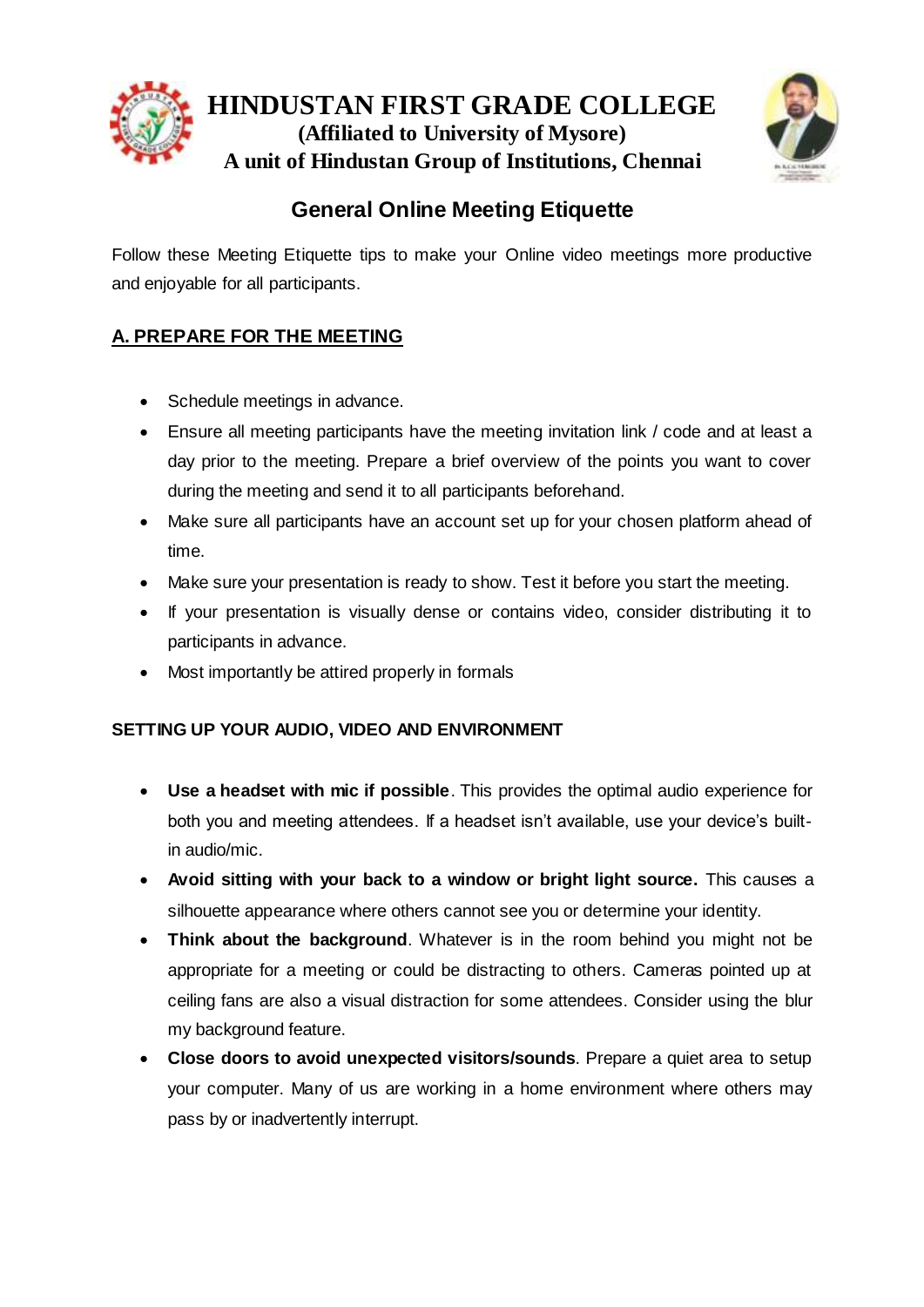#### **B. JOINING A MEETING**

- **Organizer to Join early - 10 minutes** before the start of meeting. This allows you to make sure everything is working and gives time to make any adjustments.
- **Mute other devices and apps**. Make sure to mute your cell phone and close any other apps on your computer/laptop that might send distracting notifications.
- **Enter muted**. Enter any meeting with your MIC muted and camera ON. Others might already be engaged in conversation.
- **Have a moderator or convener for large meetings**. Consider appointing someone as convener or moderator for large meetings. This person can help bring forward any chat questions and provide meeting guidelines and reminders.

#### **ATTENDING AND PARTICIPATING IN A MEETING**

- **KEEP YOUR MIC MUTED**. Most important: Keep your MIC muted unless you need to speak or are leading the meeting. If your audio becomes distracting, anyone in the meeting can mute any attendee. You will need to unmute yourself to begin speaking when needed.
- **Avoid talking over others**. Unlike an in-person meeting, its sometimes difficult to distinguish between multiple conversations leading to confusion.
- **Be clear, concise.** Speak in a concise and clear manner and tone so that everyone can hear what you are saying.
- **Pause**. Remember to pause occasionally to assure attendees have time to ask questions.
- **Camera use**. Keep Camera ON while speaking. Using (or not using) your camera is up to you. A limited number of windows will show for attendees of the meeting. These automatically show/hide based on participation. Don't walk around with your camera on (mobile device) – It is also distracting.
- **Raise hands feature in Teams** allows meeting attendees to identify that they wish to speak by toggling the hand icon in the meeting control bar, making it easier to actively participate in meetings.
- **Use chat window.** Consider, especially for large meetings, asking your questions in the chat window.
- **Tag individuals in chat.** Tag other attendees (using @user id format) in the chat window when your comment is directed towards a specific attendee to distinguish between a general comment.